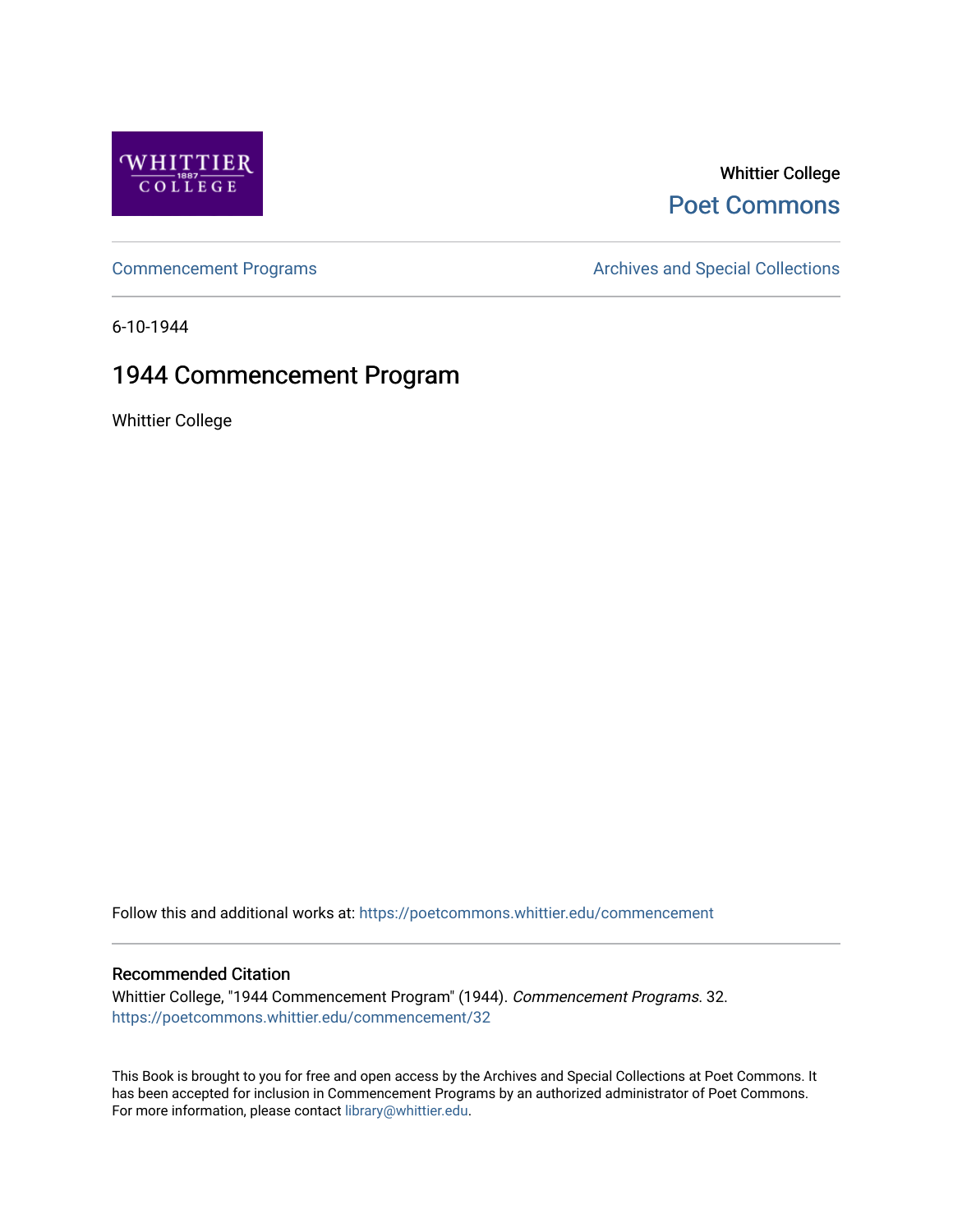# Annual Commencements

Of

WHITTiER COLLEGE—The Forty-first

CHAPMAN COLLEGE—The Twenty-second



June 10, 1944

Four-thirty in the Afternoon

HERBERT E. HARRIS AMPHITHEATRE

Whittier, California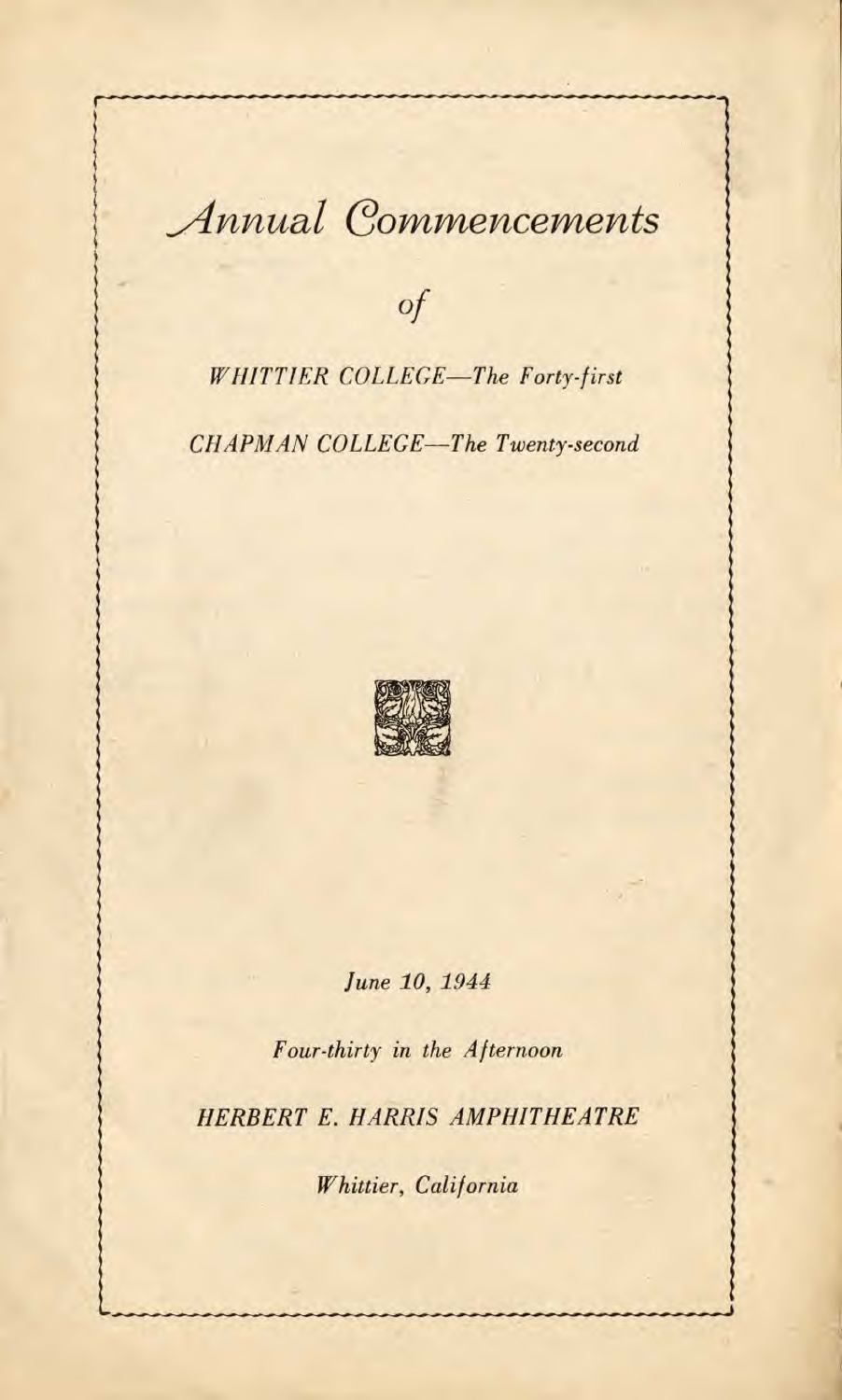

| <i>(Audience Standing)</i>                                                                                         | <b>Ruth Haroldson, Conductor</b>                                                   |
|--------------------------------------------------------------------------------------------------------------------|------------------------------------------------------------------------------------|
|                                                                                                                    |                                                                                    |
| Solo-"Build Thee More Stately Mansions, O My Soul" Andrews<br>William H. Wright<br>Margaretha Lohmann, Accompanist |                                                                                    |
|                                                                                                                    |                                                                                    |
| The Conferring of Degrees                                                                                          |                                                                                    |
|                                                                                                                    |                                                                                    |
|                                                                                                                    |                                                                                    |
|                                                                                                                    |                                                                                    |
| Announcements                                                                                                      |                                                                                    |
| In Memoriam                                                                                                        |                                                                                    |
|                                                                                                                    | <i>Wayne A. Dailey</i><br>Thomas B. Reed, Jr.<br>Don E. Winters<br>Wilson A. Young |
|                                                                                                                    |                                                                                    |
| Benediction Benjamin E. Watson                                                                                     |                                                                                    |
| <i>(Audience Standing)</i>                                                                                         |                                                                                    |
| The Commencement Orchestra consists of selected members from the<br><b>Whittier College-Community Orchestra</b>    |                                                                                    |
| W. E. Heming, Marshal                                                                                              |                                                                                    |

The Ushers are members of the Cap and Gown

Assistants to the Marshal are members of the Sophomore and Junior Classes of Whittier College and Chapman College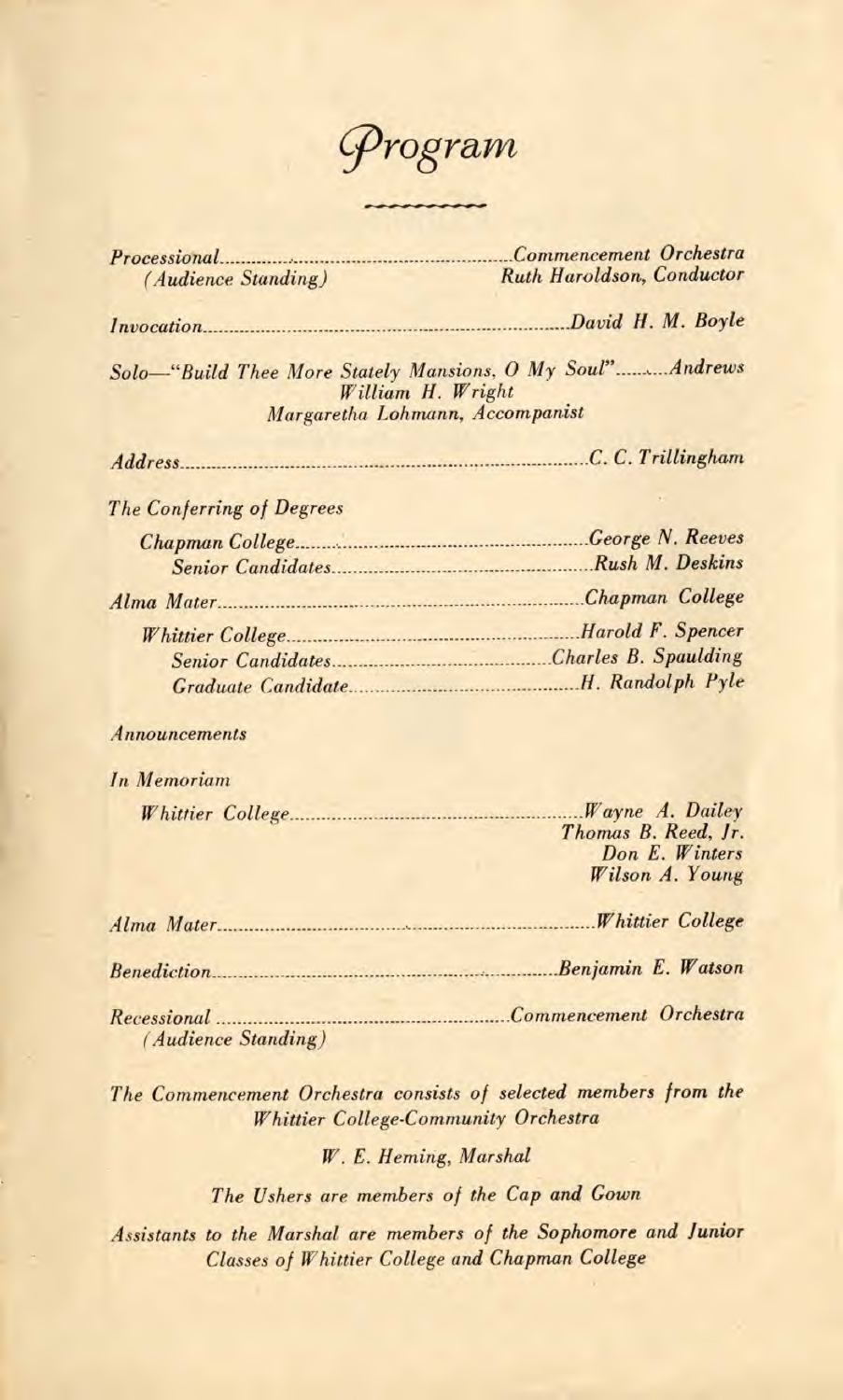## CANDIDATES FOR DEGREES AND CREDENTIALS

#### CHAPMAN COLLEGE

BACHELOR OF ARTS

Marie Woods Bohnhorst Merton D. Brown Richard Ewing Brown Sylvia Millicent Clanton \*Rachel Jones Corey

James Earle Deese Gerald Morehead Ford Mary Elizabeth Lacock Edith Elinor Myers D. Lester Niles

## STATE CREDENTIALS

GENERAL SECONDARY Gwendolyn Ruth Waters

GENERAL ELEMENTARY Edith Elinor Myers

#### WHITTIER COLLEGE

#### COLLEGE OF LIBERAL ARTS

#### MASTER OF ARTS

#### Dorothy Irene Sheets (A.B.—Whittier College)

#### BACHELOR OF ARTS

Beverly May Barker Charlotte Joan Bishop Josephine Silberberg Bonner Esther Elizabeth Boyle Joe H. Bradford Mack Maurice Caldwell Gwendolyn Arthella Carroll Margaret Ann Clark Marcia Lee Combs Marianne Corbett \*Frances Riewald Didier \*Marx Niel Dressler Iris Mae Drumheller Claudia Jean Eagle Ruby Aiwilda Elder Arlys Leone Fossum Jean Katherine Gorman Margaret Marie Haase Olive Ruth Jordan Muriel Gene Kelly

\*\*Bette Smith Kesler Janet Koch Charles Hadley Lewis Marjorie Louise Lewis \*Doris May Lindsay Mary E. Madden f Robert Eugene Magnusson \*Talmadge Wesley Morash Mary Willene Morgan Raymond Nixon Lola Louise Padan \*\*Blanche Snow Patton Mary Patricia Phelan Irene Manning Randall Eva Miriam Rhee Robert Bernard Rosene Edward Ruxton II Bertha Mae Schrack Kathleen Sebastian Lela Layne Semans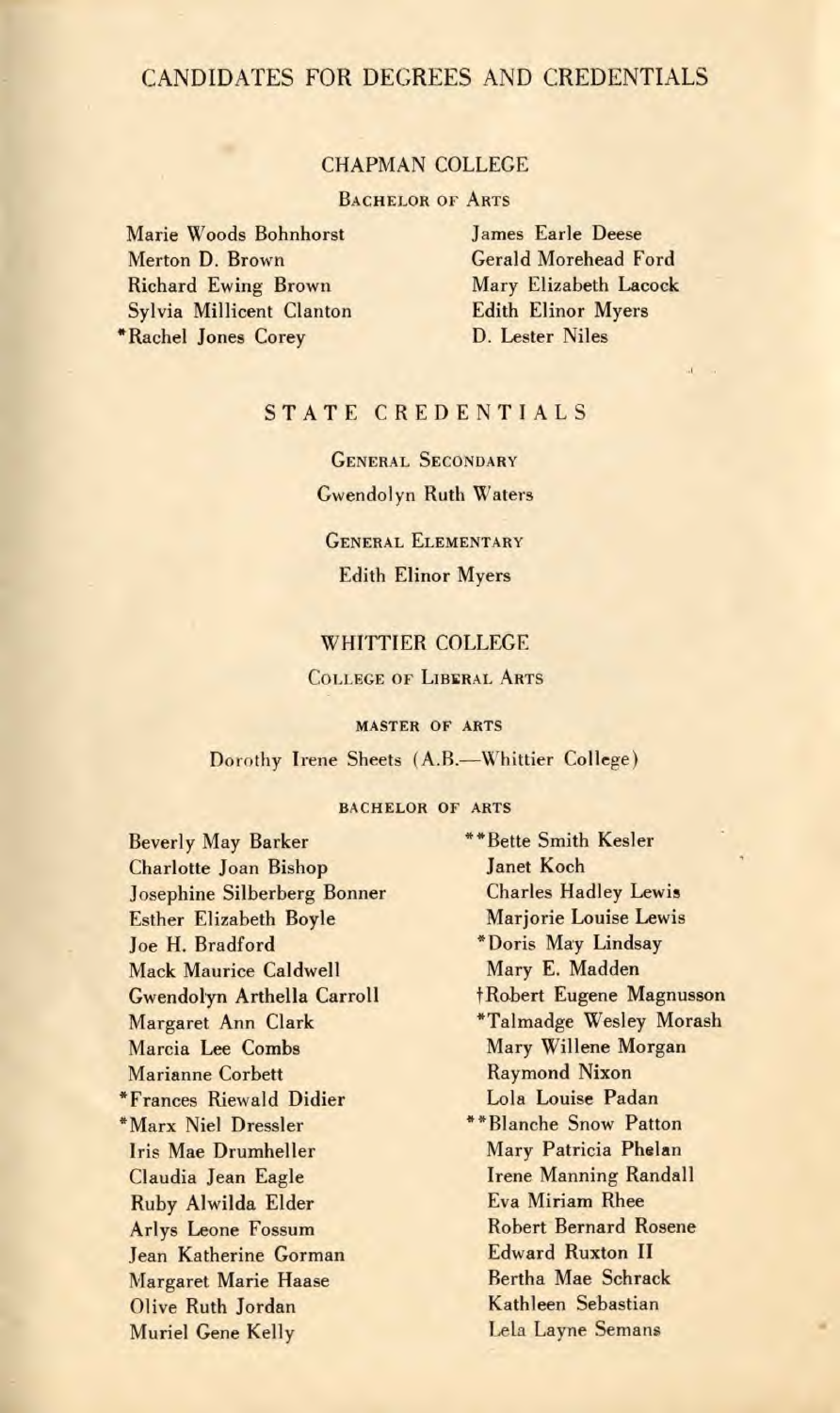#### WHITTIER COLLEGE

Mary Belle Shields Ellen Ruth Shore Bettie-Wilson Simmons ttf\*Earl Clawson Skinner Lorraine Beatrice Smith John Ellsworth Stecklein 'Marilyn Alice Steely Waltraud Stoesling

\*\*Stanley E. Thompson Myra Vill Marian Belle Wall John Murray Wallin Ruth Watson Helen Won Phon Propst Wood Elizabeth Zitzmann

#### BROADOAKS SCHOOL OF EDUCATION

BACHELOR OF SCIENCE IN EDUCATION

<sup>†</sup>†\* Carol Haas Braislin Helen Lorraine Cann 'Barbara June Clark Phyllis Lucille Daggett \*\* Kathleen Betty Davies Margaret Dole "Esther Winger Howlett "Dorothy Zingsheim Johnson

"Mary Charlotte Jones Ruth Asbury McKinney t + Barbara Jeanne Morse "Virginia Belle Phinney Ella-Marie Pugh Isabelle Jean Simmons Virginia Louise Simmons

#### STATE CREDENTIALS

#### COLLEGE OF LIBERAL ARTS

#### GENERAL SECONDARY

A. Carmack Berryman Robert Harley Jordan Thelma V. Sprague "Frank J. Wattron

### SPECIAL SECONDARY IN HOMEMAKING

Marianne Corbett Mary Patricia Phelan Lela Layne Semans

> SPECIAL SECONDARY IN MUSIC Frances Copeland Armstrong

SPECIAL SECONDARY IN PHYSICAL EDUCATION Wade Brown John Murray Wallin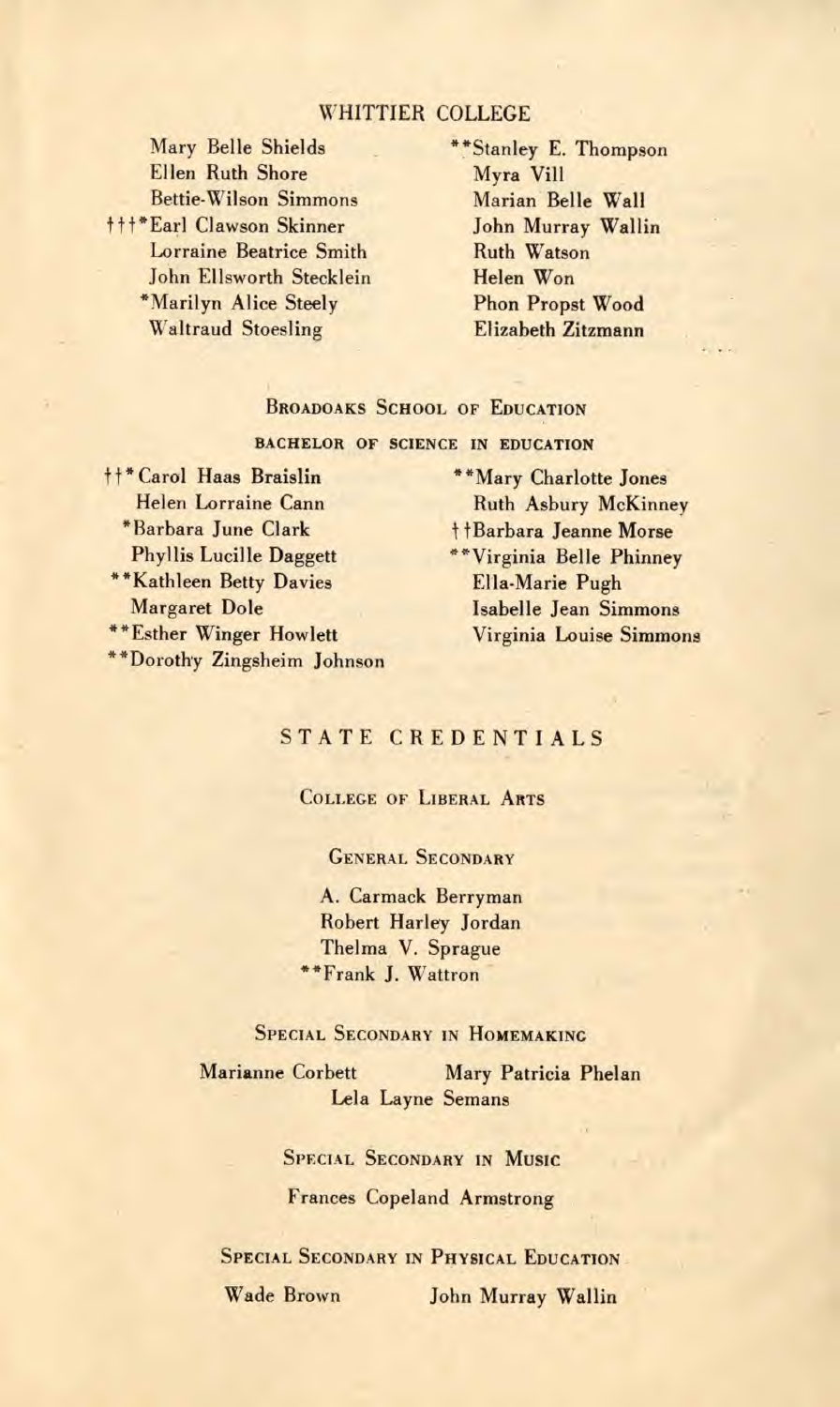#### GENERAL ELEMENTARY

\*\*Charlotte Joan Bishop Margaret Ann Clark \*\*Marcia Lee Combs \*\*Jean Katherine Gorman Olive Ruth Jordan \*Doris May Lindsey Lola Louise Padan

- "Mary Patricia Phelan \*\*Mary Patricia Phela<br>\*\*Bertha Mae Schrack<br>\*\*Kathleen Sebastian<br>\*\*Bettie Wilson Simmo
- \*\*Bertha Mae Schrack
- 
- \* Bettie-Wilson Simmons
	- \*Marilyn Alice Steely
	- \*Elsie Glasgow Thomas Phon Propst Wood

KINDERGARTEN - PRIMARY

\*Frances Riewald Didier

\*\*Esther Winger Howlett

\*\*Dorothy Zingsheim Johnson

#### BROADOAKS SCHOOL OF EDUCATION

GENERAL ELEMENTARY

\*Carol Haas Braislin \*\*Kathleen Betty Davies Margaret Dole

#### **KINDERGARTEN - PRIMARY**

Helen Lorraine Cann \*Barbara June Clark Phyllis Lucille Daggett Margaret Dole \*\*Mary Charlotte Jones Ruth Asbury McKinney

Barbara Jeanne Morse \*\*Virginia Belle Phinney Ella-Marie Pugh Isabelle Jean Simmons Virginia Louise Simmons

#### BROADOAKS NURSERY EDUCATION CERTIFICATE

Ruth Asbury McKinney \*\* Virginia Belle Phinney Katherine Goodell Seager

'Work completed in January.

"Work to be completed in Summer School.

Graduated with honors.

**t** fGraduated with high honors.

† † + Graduated with highest honors.